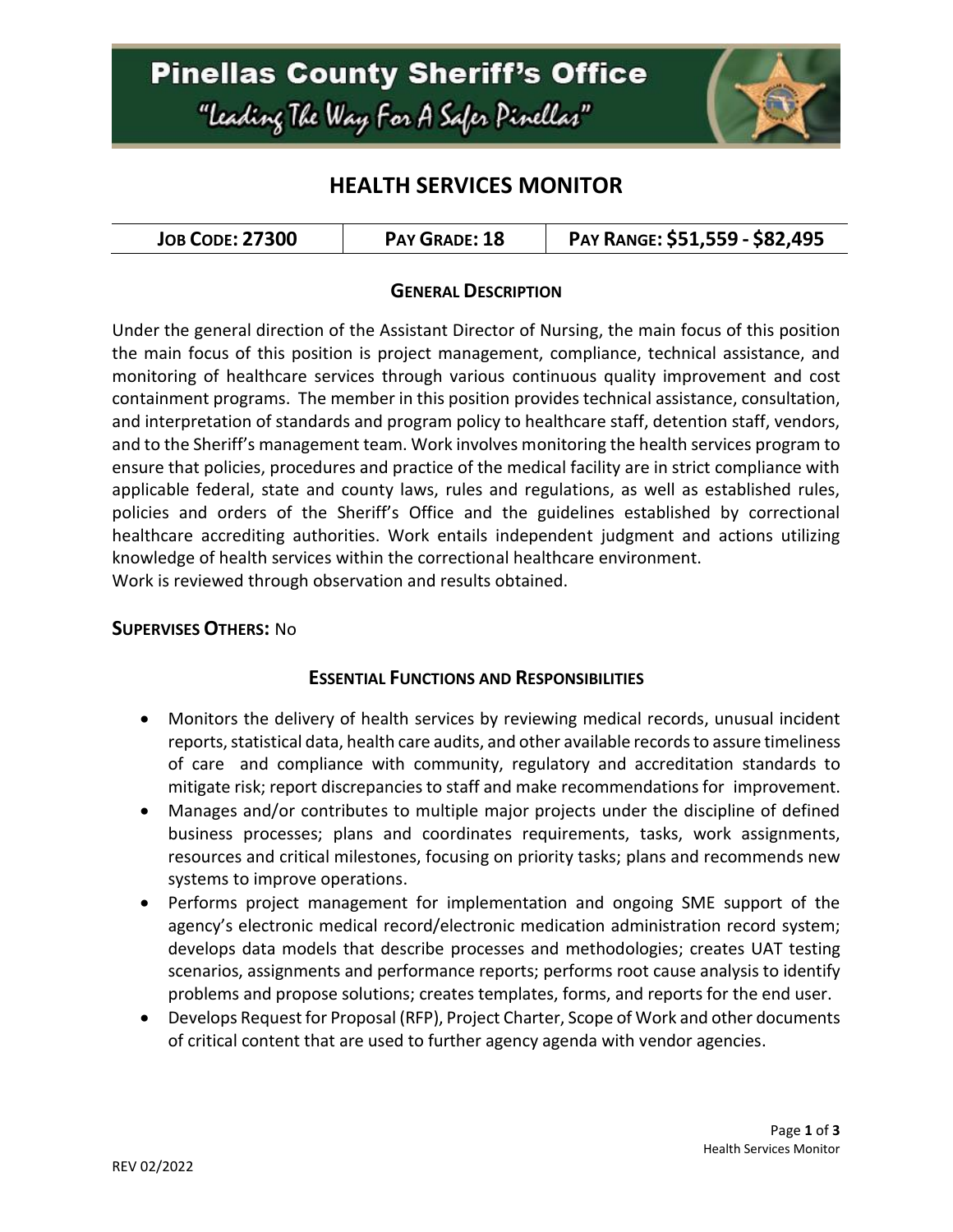# **Pinellas County Sheriff's Office** "Leading The Way For A Safer Pinellar"



- Analyzes and implements procedures for efficient departmental operations; coordinates and reviews work product for efficiency, accuracy and consistency; identifies problem areas and recommends corrective action.
- Assists in the development, implementation, monitoring, and annual review of health care policies and procedures, clinical guidelines, nursing assessment protocols, infirmary protocols, and infection control protocols in accordance with accreditation and community standards of care, to ensure operational efficiency and effective administration.
- Interprets applicable regulatory standards and guides improvement activities for compliance.
- Provides consultation and technical assistance relative to correctional healthcare policy and practice to other detention/corrections facilities when requested.
- Observes practices, reviews documents, and conducts audits and inspections; promotes compliance with health and safety related regulations and standards in accordance with established agency policies, FMJS, ACA, NCCHC, OSHA and PREA.
- Develops, maintains, and monitors contracts with healthcare staffing agencies, hospitals, specialty service providers, medical supply and equipment vendors; confers with management as indicated and maintain contacts with vendors to negotiate services and rates that optimize cost efficiencies.
- Assists in the development, auditing and final write-up of disaster drills, man-down drills and related educational events.
- Participates in Sheriff's Office recruitment and community relations activities as directed.

Regular and reliable attendance is required as an essential function of the position.

This position may be considered essential and, in the event of an emergency or natural disaster, may be required to work.

This list is not intended to be all-inclusive and you may not be responsible for every item listed. The employer reserves the right to assign additional functions and responsibilities as necessary.

### **QUALIFICATIONS**

- Graduation from an accredited college or university with a Bachelor's degree in public administration, business administration, or other health-related field AND
- Two (2) years' experience in a correctional environment
- Or equivalent combination of education and experience
- Certified Correctional Health Professional (CCHP) and Licensed Healthcare Risk Manager (LHRM)
- Must possess a valid Florida driver's license